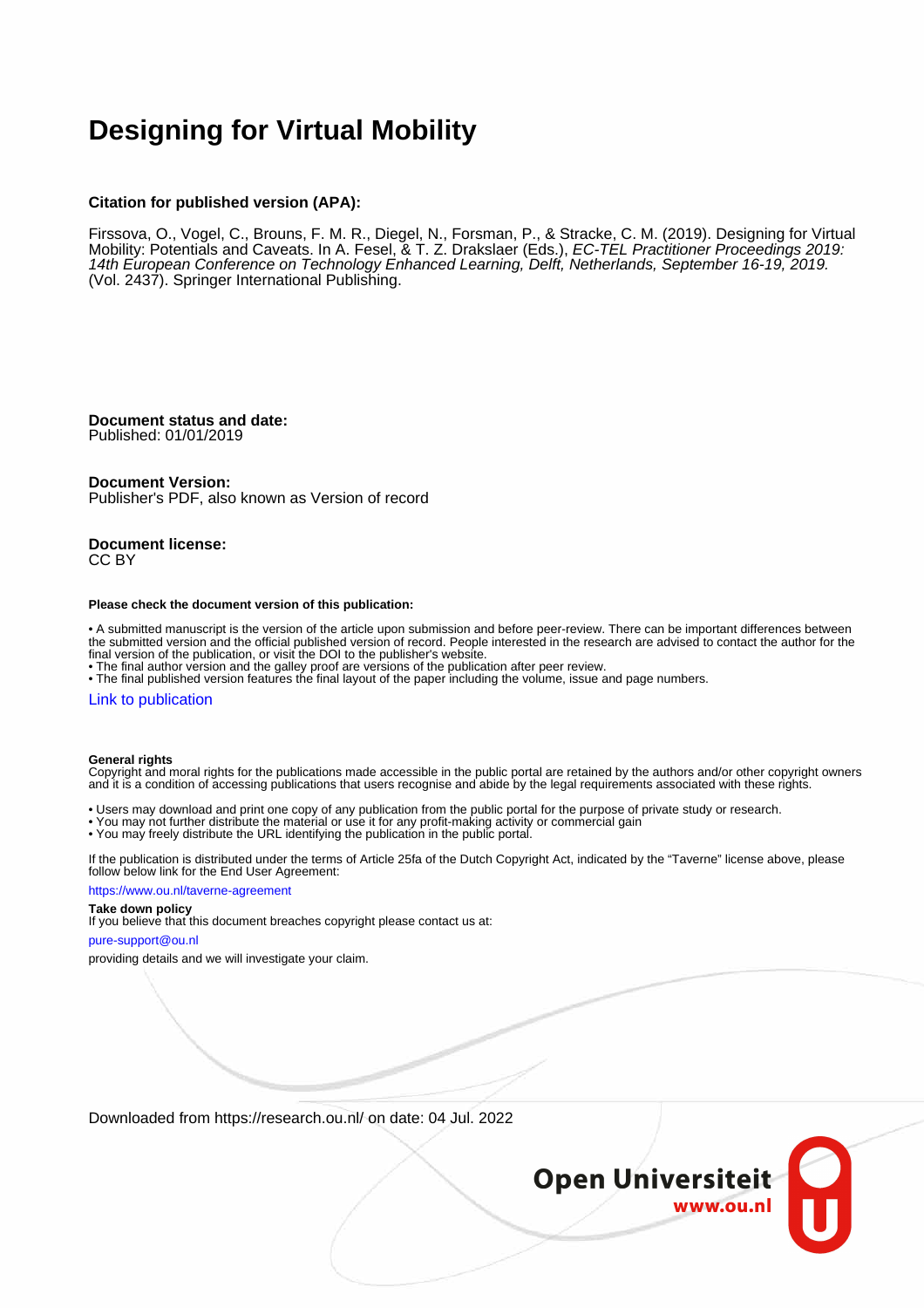# **Designing for Virtual Mobility: Potentials and Caveats**

Olga Firssova<sup>1</sup>  $\Xi$  [0000-0001-7336-5252], Cathrin Vogel<sup>2</sup>, Francis Brouns<sup>1</sup> [0000-0002-6240-2684], Noëlle Diegel<sup>2</sup>, Panu Forsman<sup>3[0000-0002-5283-0474]</sup>, Christian M. Stracke<sup>1[0000-0001-9656-8298]</sup>

<sup>1</sup> Welten Institute, Open University of the Netherlands, P.O. Box 2960, 6401 DL Heerlen, The **Netherlands** 

<sup>2</sup> FernUniversität in Hagen, Department of Instructional Technology and Media, Universitätsstraße 33, 58084 Hagen, Germany

<sup>3</sup> University of Jyväskylä, Faculty of Education and Psychology, P.O. Box 35, 40014 Jyväskylä, Finland

[olga.firssova@ou.nl,](mailto:olga.firssova@ou.nl) [cathrin.vogel@fernuni-hagen.de,](mailto:cathrin.vogel@fernuni-hagen.de) [fran](mailto:francis.brouns@ou.nl)[cis.brouns@ou.nl,](mailto:francis.brouns@ou.nl) [noelle.diegel@fernuni-hagen.de,](mailto:noelle.diegel@fernuni-hagen.de) [panu.forsman@jyu.fi,](mailto:panu.forsman@jyu.fi) christian.stracke@ou.nl

**Abstract.** This paper reflects on the joint pilot development and implementation of an international master level online course in Educational Design by three universities from different European countries. The pilot targeted curriculum internationalization and provision of international learning experiences to students with less mobility opportunities through online learning and use of technology. The key focus was on connecting students from different countries by collaborative learning and working on an authentic task in the professional domain of their study - educational media design - via a joint platform and digital media. In small international groups, students collaboratively developed mobile game apps for educational settings. Students enjoyed full freedom in design choices, starting from theories in which they anchored their designs to subject matter and the way they implemented designs in mobile applications.

In the eight weeks of online learning and collaboration, students demonstrated their collaborative and digital learning skills and made extensive use of tools and technologies. The pilot provided designers with insights on co-designing and coteaching international technology-enhanced online courses. It demonstrated the potentials and the caveats of designing for virtual mobility.

**Keywords:** Virtual mobility, Curriculum design, Mobile learning, Collaborative learning

## **1 Introduction**

Instructional designers need to know, apply and use diverse educational methodologies, approaches and tools in their professional work and need to keep track of innovations. However, within formal curricula in higher education, the space for experimentation and innovation-based development is often limited. Moreover, learning and teaching in international contexts is not standardly part of curricula in the educational domains.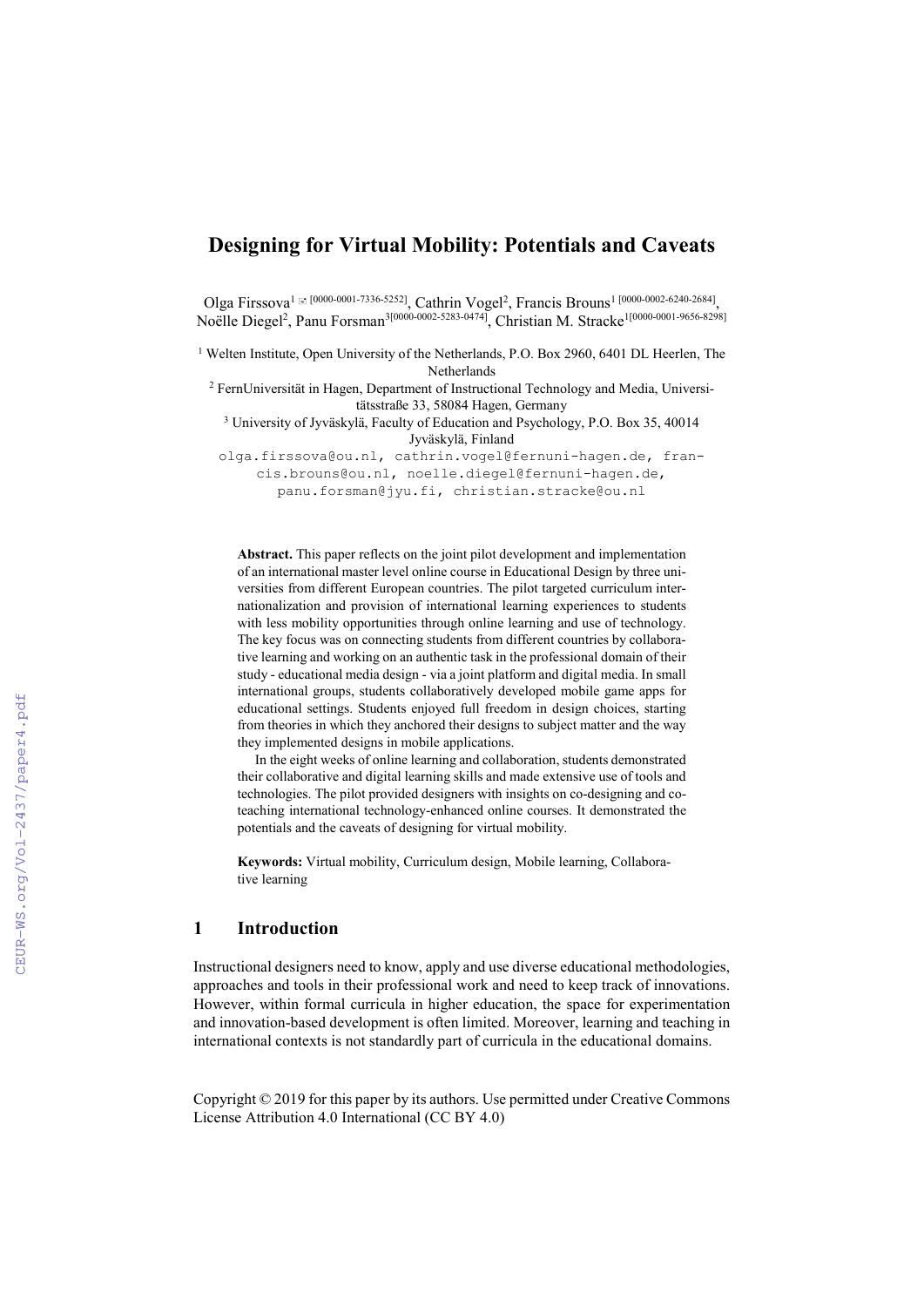Due to the contemporary globalization trends, ubiquitous character of social media and on-going technological developments, education is changing more rapidly than ever before. Education needs to attain and retain students' interests, and for one, become more technologically appealing and fitting [1]. In part, universities are under pressure to meet the new challenges: to prepare future experts from more heterogeneous and demanding student groups and cohorts for a work life, labor market and a quickly changing society, and at the same time, prepare them for collaboration in diverse (or multicultural in broad sense) work contexts [2].

Three European universities - FernUniversität in Hagen, Germany (FeU), University of Jyväskylä (JYU), Finland, and Open Universiteit in the Netherlands (OUNL) - joined forces to tackle these challenges by piloting a technology-enhanced approach to innovate their master level curricula in the educational domain. This pilot addressed three major objectives:

- ─ to offer rich international learning experiences to students who have fewer opportunities for global learning, like distance learning or adult students who combine study and work or cannot afford to study abroad;
- ─ to design, implement and evaluate a joint master level course in the domain of education combining pedagogical and technological expertise of the three participating universities and state-of-art tools;
- ─ to build common ground and exchange ideas, understanding and know-how on codesigning and implementing innovative technology enhanced approaches for opening closed curriculum-based academic education between the three participating universities.

The paper frames the pilot as an attempt to open up academic education through learning from an authentic collaborative online learning experience. It presents the designed course, tools and technology used and elaborates on the pilot outcomes addressing each of the three objectives. Furthermore, it positions the presented pilot in a broader context of virtual mobility and authentic learning. Since the student group was diverse, building a supportive and immersive technology enhanced learning experience was the main challenge of the pilot. To that end, evaluation questions targeted the design and pilot outcomes as well as students' perceptions of the implementation.

## **2 Design principles and implementation guidelines**

The key focus of the pilot was to connect cross-border students for whom it would be very difficult to collaborate face-to-face in order to get to know each other, work and learn together [1] by developing and offering a jointly produced course on instructional design. Moreover, with this course, the three universities aspired to improve and innovate their own study programs as well as to find synergies between universities. Traditionally, these synergies and benefits are sought through different forms of physical mobility and exchange. In the pilot, the objectives were realized through virtual connections, using existing learning platforms and tools.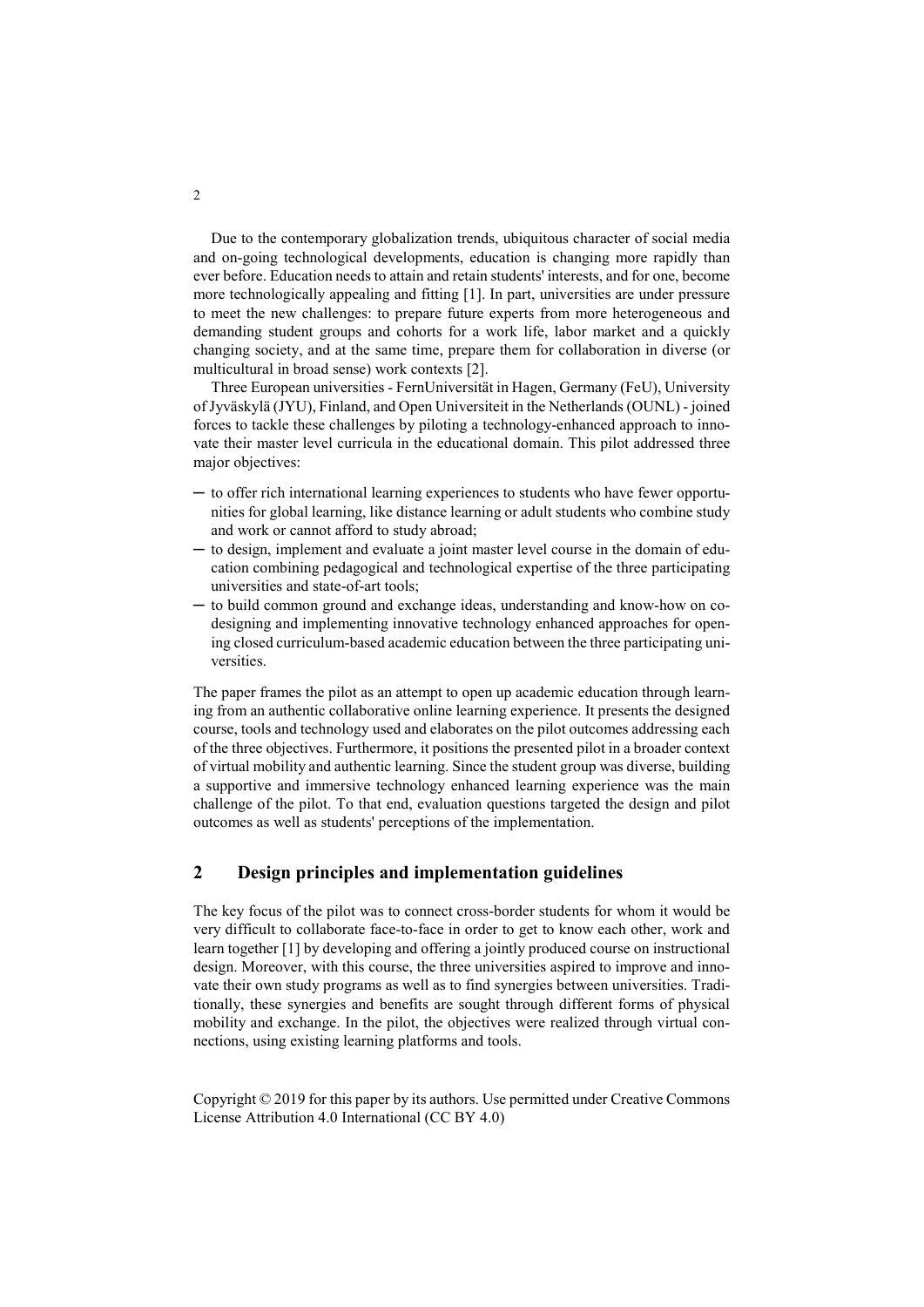To bridge the physical separation of the students from universities in three different countries, an online learning platform and online tools have been used. The course design followed the principles of computer supported collaborative learning (CSCL) [3] to promote synchronous and asynchronous collaboration and exchange.

To promote engagement, concepts of task authenticity, context and interaction [4] have been applied in course design. Learning takes place through the interaction between the learners with given problems and the environment itself. It needs to be an authentic context that reflects the way knowledge is used in real life (concerning purpose and motivation). Therefore, the psychological closeness (cognitive realism) of the problems with real live problems is important [5]. In addition, students should have access to expert thinking, e.g. by social media where students can directly interact with experts. To sum up, an authentic learning environment:

- ─ offers the students multiple roles and perspectives;
- ─ makes use of authentic tasks. These are ill-defined problems, allow competing solutions and diversity of outcomes;
- ─ provides coaching and scaffolding, e.g., via communication with teachers and other students;
- ─ offers articulation and collaboration, which deepens the understanding and reasoning and identifies the gaps in lines of thought;
- ─ contains authentic assessment to give students the opportunity to demonstrate their solutions.

## **3 Pilot design and implementation**

The course aims at master level students studying educational science. The authentic learning task chosen in the course had to be of relevance for the students for their future profession in education. For this purpose, an authentic educational design task was formulated: to design, develop and evaluate a mobile game application, to ground game design decisions in established educational theories and to integrate the end product (mobile game) in an educational setting. Students were free to choose the topic for their mobile game project to address the authenticity of the task. During the eight-week duration of the course, students were expected to work on the task in small international groups, interacting with each other, teachers and relevant course resources in the learning environment developed to support collaborative learning.

The course was structured as a series of subtasks. Each week learning activities were introduced with milestones for task completion and feedback opportunities communicated in advance to provide optimal support for students in their collaborative learning and work. The introductory task contained activities focused on socialization and exchange of personal information to facilitate group forming and collaboration. In the following weeks, students received introductions in learning and instructional design theory, the educational design process and evaluation, and tools for design of mobile learning. In parallel, after the introduction of educational theories and the game platform, students made a start with designing and implementing the educational product, building on each of the theoretical aspects that were presented every week.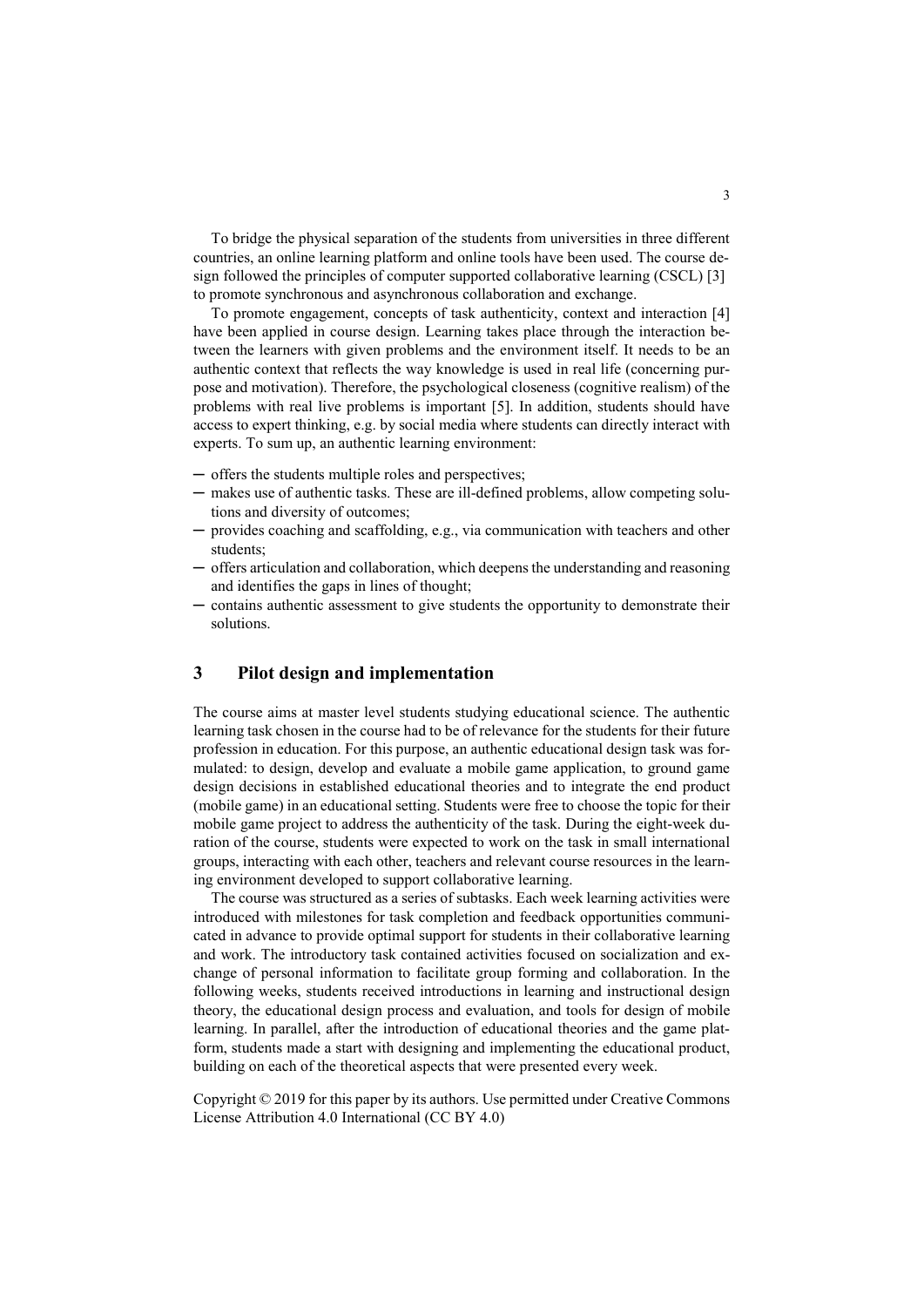|              | Topic covered                         |
|--------------|---------------------------------------|
| Week 1       | Introduction                          |
| Week 2       | Media and instructional theories      |
| Week 3       | Introduction on evaluation            |
|              | Development of mobile game/app        |
| Week 4       | Writing a concept                     |
|              | Development of mobile game/app        |
| Week 5       | Summative assessment                  |
|              | Development of mobile game/app        |
| Week $6 - 8$ | Development of mobile game/app        |
|              | Showcase of mobile game/app and group |
|              | presentation                          |

**Table 1.** Outline of the course and topics covered

The design of the course activities and tasks has been based on the principles of Salmon's 'e-tivities' [6]. These were chosen in order to help students in structuring their group work as well as to clarify expectations, ways of feedback and deliverables. Suggestions on how to collaborate were given in the e-tivities as well. Course resources included video materials, e-books, articles and hyperlinks to other websites and resources. Regular supervision and teacher support were provided by the supervising tutors from the three participating universities on several levels: as task support (instructional videos, course materials and synchronous virtual classes), as learning support (feedback on provisional products, monitoring of group exchanges) and as resource support (weekly instruction, guidelines for communication and collaboration with peers) [4].

The three universities jointly designed and implemented the course. Each university provided its particular expertise for content, tasks and activities and realized the design of the weekly tasks accordingly.

A mix of tools was used for synchronous and asynchronous communication to enable immersive experiences within groups as well as with teachers and facilitators. In addition, students were encouraged to introduce and use their own preferred solutions for group communication and collaboration.

#### **3.1 Applied technology and its usage**

Partners decided to make use of the learning environment<sup>[1](#page-4-0)</sup> provided by the FeU for their open courses to bypass restrictions imposed by the formal learning environments in use by the universities. This learning environment is based on Moodle (version 3.2.8), a commonly used open source learning platform that provides a variety of tools and resources to design and implement courses. In addition, students had access to tools and resources outside the platform. For example, students could use Mindmeister to create the mind maps they had to produce in order to structure ideas on the topic of the

<span id="page-4-0"></span> <sup>1</sup> Moodle LMS: https://offene.fernuni-hagen.de/

Copyright © 2019 for this paper by its authors. Use permitted under Creative Commons License Attribution 4.0 International (CC BY 4.0)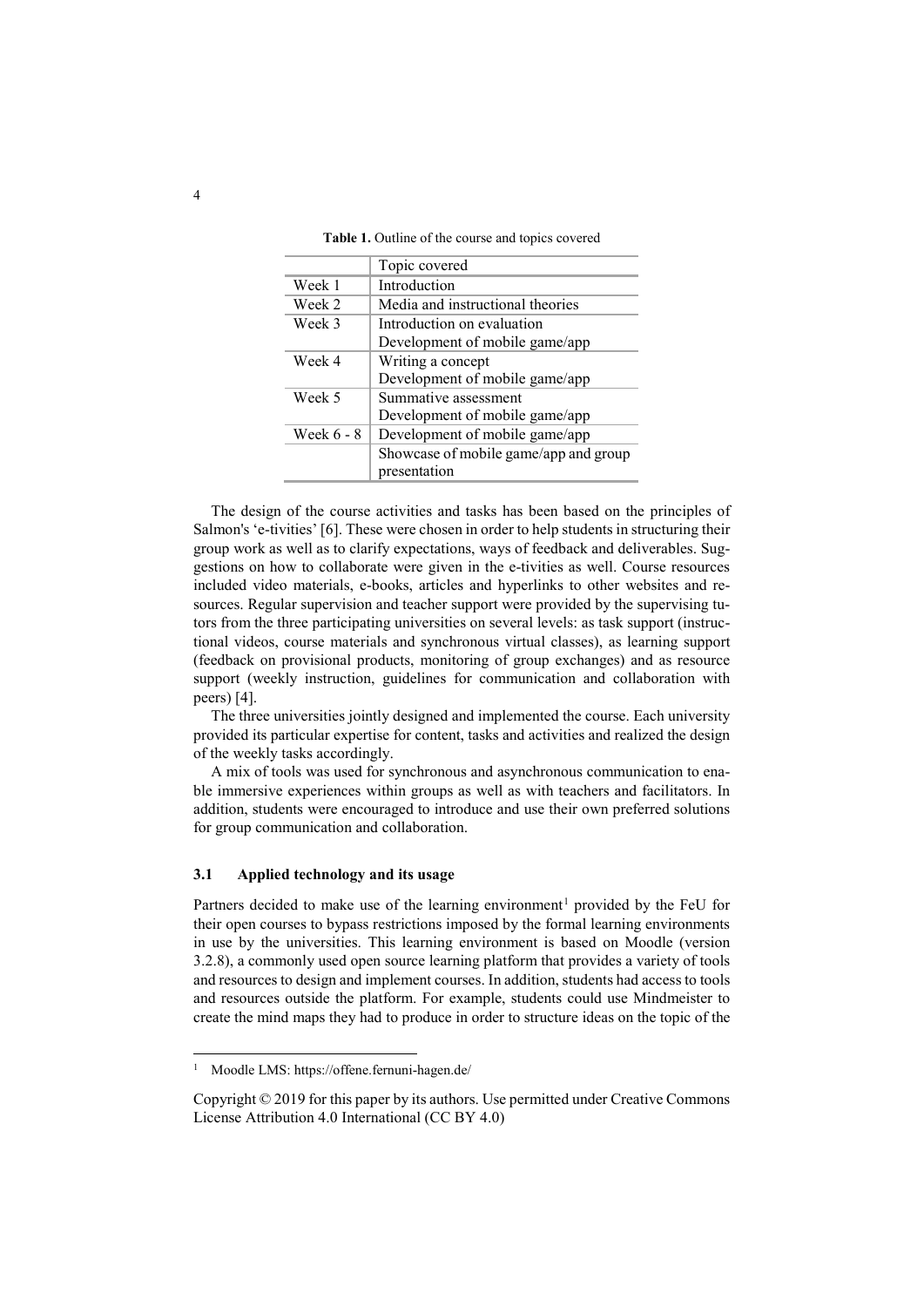group work. In addition, Blackboard Collaborate virtual classroom sessions were set up by the course designers for use by individual groups as well as for teacher-student interaction.

The learning environment provided discussion forums. Besides general shared discussion forums that were used to allow participants to introduce themselves and to discuss general issues, specific discussion forums were set up for each group. As part of the assessment, individual groups had to maintain a wiki - provided in the learning environment - in which they were to document their progress and reflect on process and events.

Students also made extensive use of social media and communication and collaboration tools outside the platform. To mention a few, they used Skype, Slack, OneDrive, Google drive and Google docs, Padlet, WhatsApp, and various other default applications such as Word and PowerPoint.

Students had to use the augmented reality platform ARLearn, provided by OUNL, to develop their mobile game. This open source platform supports creating and playing mobile serious games. The ARLearn implementation follows augmented reality design principles [7]. It consists of:

 $-$  an [authoring environment](https://streetlearn.appspot.com/)<sup>[2](#page-5-0)</sup>

 $-$  a player, available through the [Google play store](https://play.google.com/store/apps/details?id=org.celstec.arlearn2.android)<sup>[3](#page-5-1)</sup>.

Course designers and/or teachers use the authoring environment to design and implement games. It defines a game as a blueprint for mobile activity. ARLearn allows the game designer or author (i.e. course designer or teacher) to script learning activities to be performed. These activities are shown to the learner as messages that appear either in a message list or on a street map. The game author can create a variety of messages and use several kinds of tools (such as video, audio, QR-scanners, questions, text, instructions, etc.) to base the activities on. For example, the game author can create an assignment and ask the learner to record a video and upload the video, or scan a QR to receive further instructions, answer a question. Of course, the game author can use textual instructions as well. The game author uses conditions to define when a message appears or disappears from the message list or map. Once the game is designed, the game author has to deploy it to a mobile device. Learners can download the game onto an Android device and can play the game once the author has made a game run available. A game run is an instantiation of the game that links a set of learners to the game.

The example in Fig. 1 shows the two modes of listing messages or activities: displaying messages on a street map (on the left), or in a simple list (in the middle). The right hand image shows the instruction (in Dutch) to explain in fifty words the masonry structure of the building and upload an audio recording. It also shows a previously uploaded recording and allows the learner to listen to recorded sessions.

<span id="page-5-0"></span> <sup>2</sup> ARLearn authoring environment: https://streetlearn.appspot.com

<span id="page-5-1"></span><sup>3</sup> Google play store: https://play.google.com/store/apps/details?id=org.celstec.arlearn2.android

Copyright © 2019 for this paper by its authors. Use permitted under Creative Commons License Attribution 4.0 International (CC BY 4.0)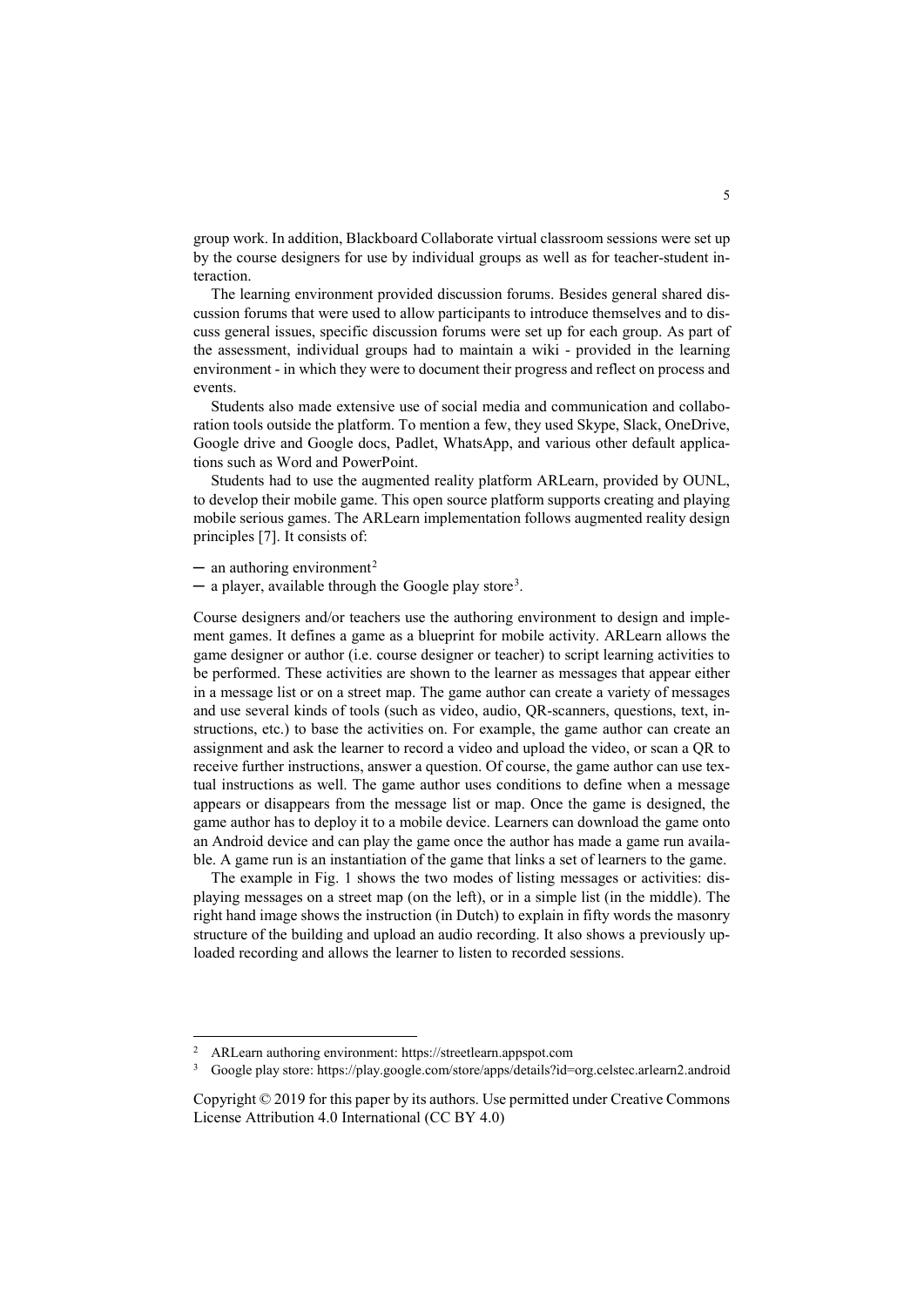

**Fig. 1.** Messages of a game are displayed on a map or as a list. Once selected, the content of the message details the activity to be performed (e.g., recording the answer using audio).

## **4 An overview of pilot outcomes**

This section details course outcomes based on realized mobile game designs, formal assessments and course evaluations that the students completed in week three and upon course completion. The focus of the first evaluation questionnaire was on student expectations and personal learning objectives, their first experiences with the course, the tools and the group forming. In the final evaluation, students provided estimations of what they had learned in the course, gave extensive feedback on the course content, platform, teacher support and group work and shared insights in their perceptions of the overall learning experience.

#### **4.1 An international collaborative learning experience**

Basic prerequisites for participation on voluntary basis in all three universities included motivation, affinity with educational science at (pre-)master level, fluency in English and basic ICT skills. FeU addressed students from a Master of Arts program 'eEducation' of the Institute of Educational Science and Media Research. OUNL invited all master and pre-master students of its distance-learning program in Educational Science as well as alumni to participate. However, only master students could embed the course in their curriculum by enrolling in an existing elective course and completing an additional assignment. JYU invited international students from a Master program in Educational Sciences of the Faculty of Education and Psychology.

At the start of week 1, 24 students were allocated to eight groups, mixing students from the three universities. Groups were expected to collaborate throughout the course.

Students (n=16) described personal learning objectives in two main categories: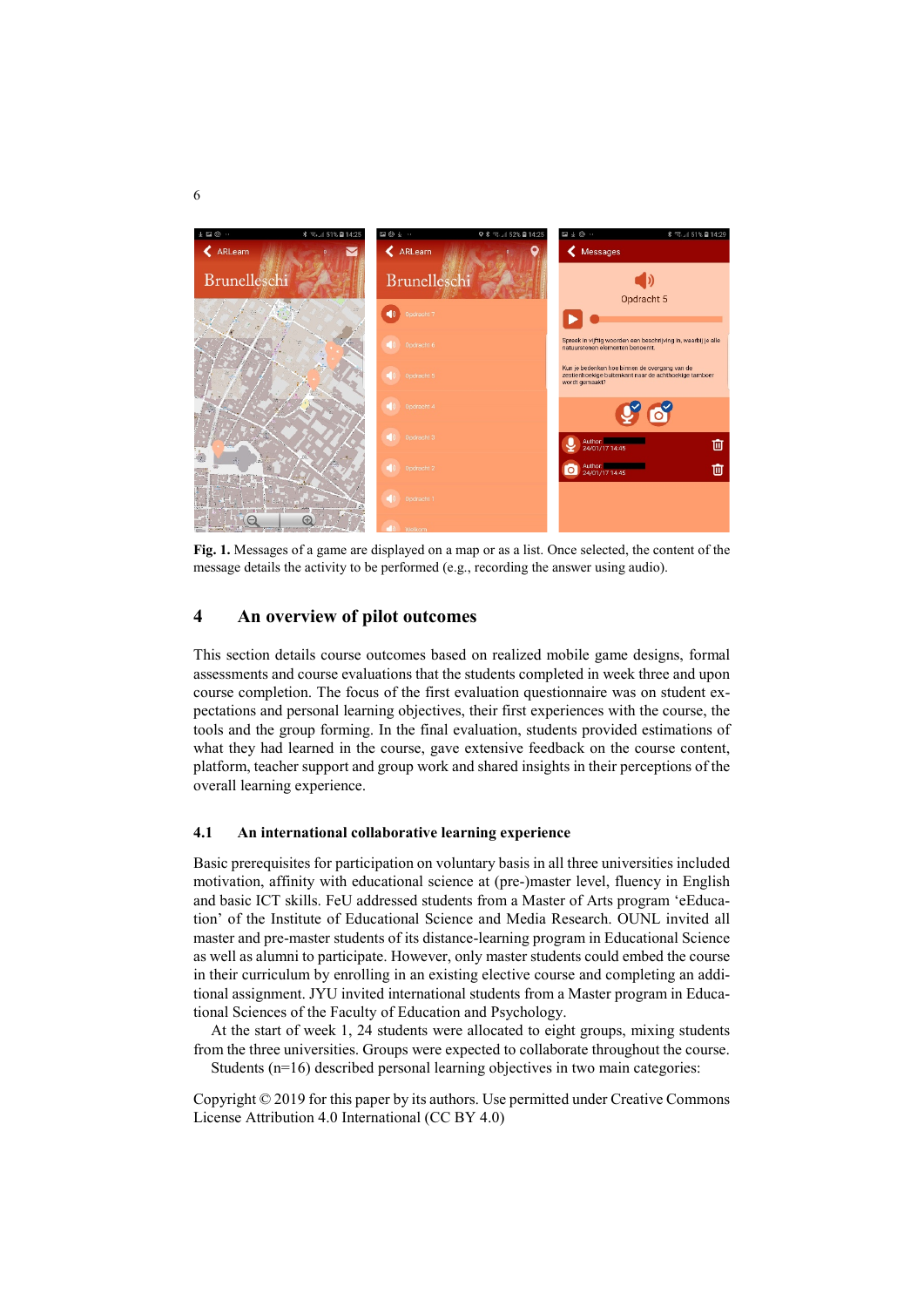- acquisition or further development of media design skills
	- ─ learn about mobile learning
	- ─ make a serious game
	- ─ learn to work with the mobile games platform
	- ─ develop an app
- international online collaboration
	- ─ talk English with other students
	- ─ learn from each other
	- ─ experience working together online
	- ─ collaborate with students from other educational cultures.

In the questionnaire issued upon course completion, students  $(n=11)$  confirmed knowledge and skills gain in both areas and expressed their particular appreciation of intercultural communication and collaboration skills they had developed during course activities. As documented in student reflections and the group wiki in which at least one student from each group systematically reflected on the progress, collaboration and the synergy of new domain knowledge and understandings and learning from others constituted a most prominent gain from participation in this pilot. That is how students reflected on the experience of learning through international collaboration:

*'Being "forced" into a new group and organizing the workflow in this group with all its positive and negative aspects... It was great to see an actual result.*'

'*In previous courses I have learned elaborately about learning theories and concepts but through discussion with my peers these theories and concepts really came to life.*'

'*Through interaction with peers and tutors from other countries your view on education as a whole broadens.*'

#### **4.2 Mobile game designs for educational practice**

Table 1 provides an overview of realized game designs. As this overview demonstrates, topics chosen by groups varied considerably and targeted different audiences. All solutions were explicitly grounded in learning and instructional theories and connected to the educational practice, in most cases to that of several group members. In each case, students aimed at resolving a pedagogical problem by using technology and embedding the solution in practice. In this context, a student emphasizes:

'*You learn to consider situations for which an app is a suitable choice, rather than just build an app for the sake of using modern technology*'.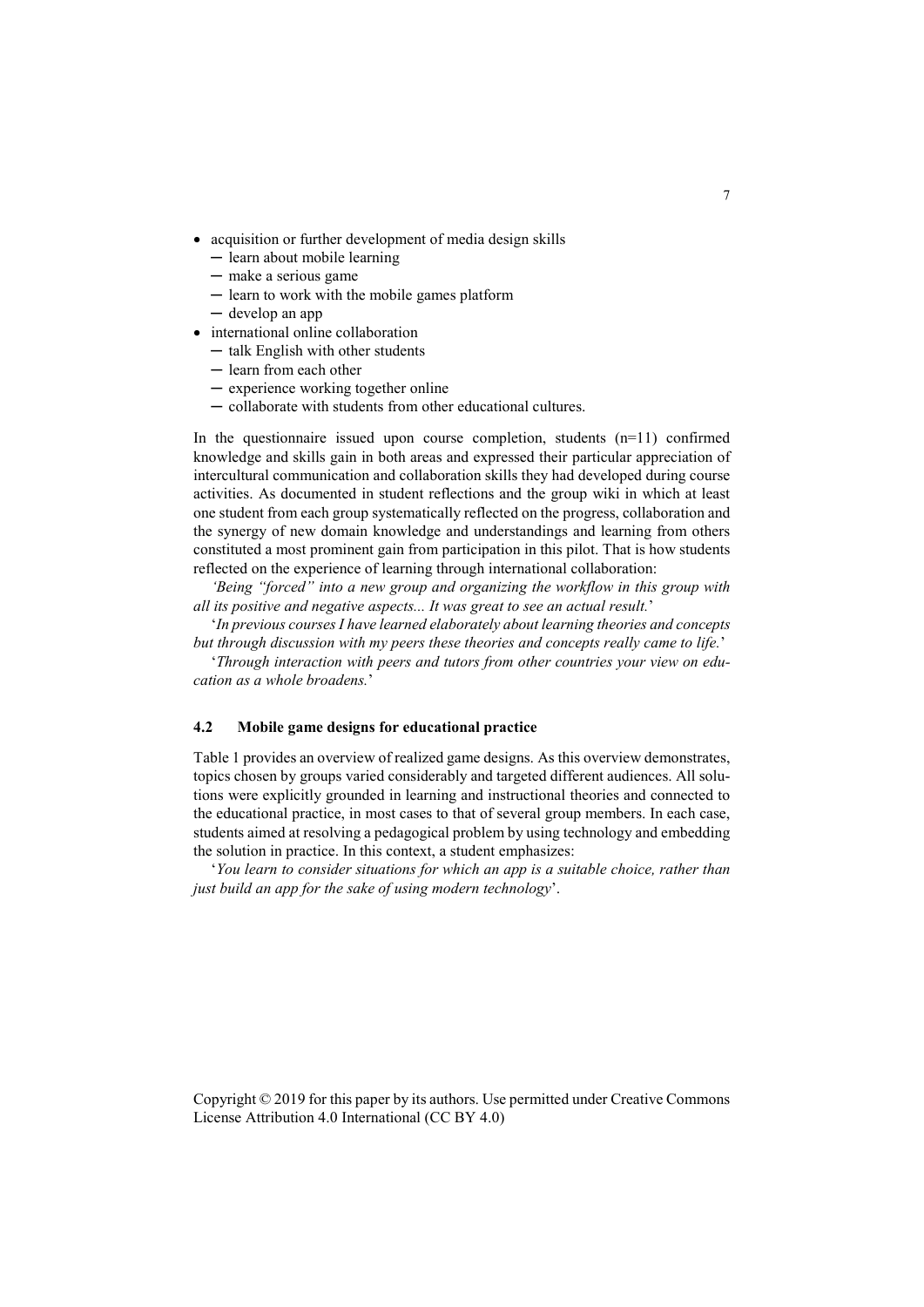**Table 2.** An overview of mobile app/game designs produced in the course

| AR(e) you English?        |                                                                      |  |
|---------------------------|----------------------------------------------------------------------|--|
| Group                     | 3 members (an alumnus, a master and a pre-master student from        |  |
| characteristics           | OUNL)                                                                |  |
| Topic                     | Learning words and use of everyday vocabulary                        |  |
| Instructional             | The need to improve learning English as foreign language in pri-     |  |
| problem                   | mary education                                                       |  |
| Instructional             | A mobile app for learning to pronounce words and short sentences     |  |
| solution                  | in English by non-native speakers. Audio and text with rhymes and    |  |
|                           | listening exercises to activate the learning of pronouncing words    |  |
|                           | and short sentences. The game is played with QR-codes that can be    |  |
|                           | printed out.                                                         |  |
| <b>Theoretical</b>        | Gagne's principles of learning; Augmented reality design princi-     |  |
| underpinning              | ples                                                                 |  |
| Target group              | 12-year-old students, non-native speakers, starters                  |  |
| <b>The Xylophones</b>     |                                                                      |  |
| Group                     | 4 members (an alumnus and 2 master students from OUNL; a mas-        |  |
| characteristics           | ter student from JYU)                                                |  |
| Topic                     | An educational app for a music school open day                       |  |
| Instructional             | The need for an attractive and engaging way for a quick introduc-    |  |
| problem                   | tion to a variety of music instruments                               |  |
| Instructional             | Active and interactive game elements: taking a photo, making a       |  |
| solution                  | recording, doing a quiz with a chosen instrument. Use of QR codes    |  |
|                           | to choose one of four pre-set paths per instrument type              |  |
| <b>Theoretical</b>        | Mayer's multimedia design theory                                     |  |
| underpinning              |                                                                      |  |
| Target group              | Young children                                                       |  |
| <b>Learning Democracy</b> |                                                                      |  |
| Group                     | 5 members (a master student from FeU; a pre-master, a master stu-    |  |
| characteristics           | dent and an alumnus from OUNL; a master student from JYU)            |  |
| Topic                     | Critical thinking about democracy in Europe and in your own en-      |  |
|                           | vironment                                                            |  |
| Instructional             | The need to develop and improve awareness of what democracy is,      |  |
| problem                   | how this concept and institutions developed in Europe over time      |  |
| <b>Instructional</b>      | The mobile game is integrated in a school lesson series about de-    |  |
| solution                  | mocracy designed as problem-based learning. The game provides        |  |
|                           | information, video recordings from historic sites (i.e., Greece, the |  |
| <b>Theoretical</b>        | birthplace of democracy), activity scripts and quizzes               |  |
|                           | Social constructivism; Laurillard's conversational framework;        |  |
| underpinning              | Self-determination theory; Problem-based learning; Bloom taxon-      |  |
|                           | omy of learning objectives                                           |  |
| Target group              | English speaking learners, age 12-14                                 |  |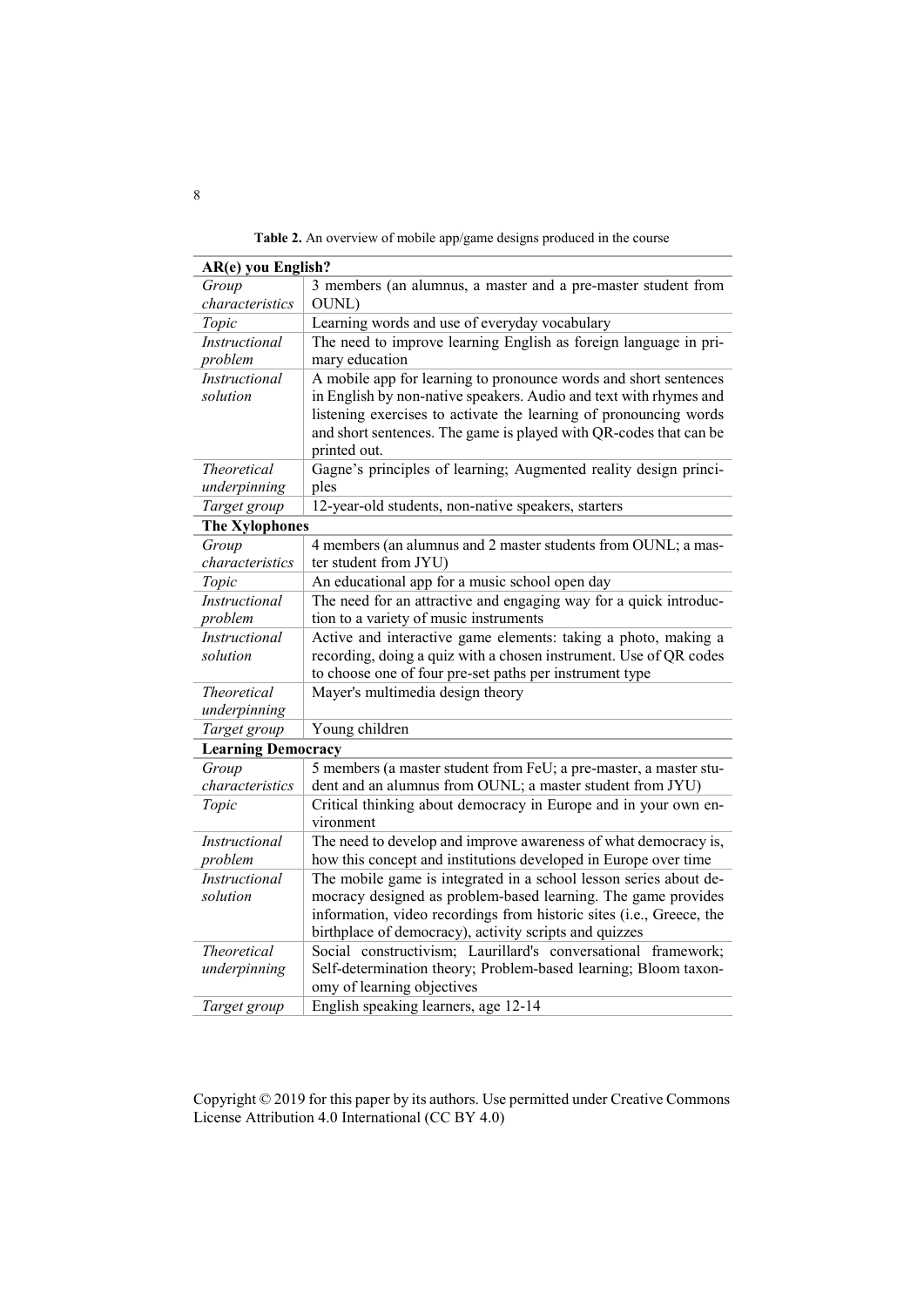**Table 2.** (*continued)*

| Division of Germany: the Berlin Tour |                                                                                      |  |
|--------------------------------------|--------------------------------------------------------------------------------------|--|
| Group<br>characteristics             | 4 members (2 master students from FeU; an alumnus and a master<br>student from OUNL) |  |
| Topic                                | Understanding the implications of the political system at that time                  |  |
|                                      | (German Division) on a more personal scale: what impact did the                      |  |
|                                      | Wall have on people's lives back then?                                               |  |
| <i>Instructional</i>                 | The need to achieve deeper understanding of own history and relate                   |  |
| problem                              | it to personal history                                                               |  |
|                                      |                                                                                      |  |
| <i>Instructional</i>                 | The game is integrated in a lesson series in classroom and at loca-                  |  |
| solution                             | tions (Berlin tour). The game is a part of the preparation to a real-                |  |
|                                      | life tour and part of the tour as it includes location-based assign-                 |  |
|                                      | ments. Game "solutions" were discussed back in classroom                             |  |
| <i>Theoretical</i>                   | Laurillard's conversational framework; First principles of instruc-                  |  |
| underpinning                         | tion by Merrill; Cognitive load theory; Mayer's cognitive theory of                  |  |
|                                      | multimedia learning; Socio-constructivism.                                           |  |
| Target group                         | Students in 9th grade secondary education (Gymnasium) in Berlin-                     |  |
|                                      | Brandenburg (Germany)                                                                |  |
| First aid at the workplace           |                                                                                      |  |
| Group                                | 2 members (a master student from FeU; a master student from                          |  |
| characteristics                      | OUNL)                                                                                |  |
| Topic                                | E-learning for employees to train and repeat relevant content on                     |  |
|                                      | resuscitation after a first aid presence course                                      |  |
| <i>Instructional</i>                 | The need to enrich and improve an existing e-learning training on                    |  |
| problem                              | first aid provision                                                                  |  |
| <i>Instructional</i>                 | The game script is a preparation for the e-learning course and is                    |  |
| solution                             | used during the life training through assignments, quizzes and text                  |  |
|                                      | fragments, photos and video recordings in the mobile app                             |  |
| <b>Theoretical</b>                   | Gagne's events of instruction; Keller's ARSC model                                   |  |
| underpinning                         |                                                                                      |  |
| Target group                         | Adult learners: employees in the company that organizes the train-                   |  |
|                                      | ing                                                                                  |  |
|                                      |                                                                                      |  |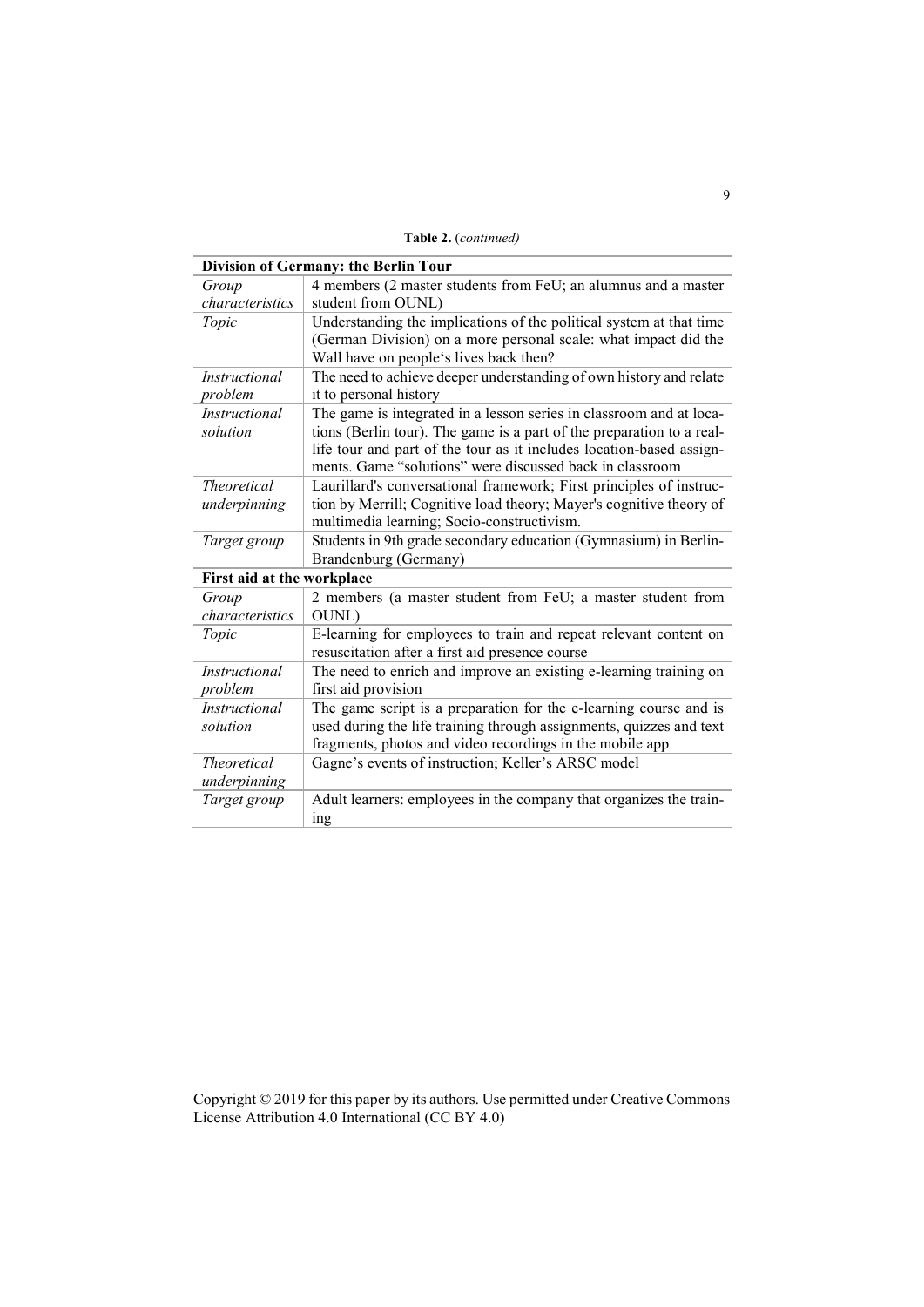**Table 2.** (*continued*)

| <b>Math word problems</b>                                              |                                                                         |
|------------------------------------------------------------------------|-------------------------------------------------------------------------|
| Group                                                                  | 3 members (a master and a pre-master student from FeU; a master         |
| characteristics                                                        | student from JYU)                                                       |
| Topic                                                                  | Math word problems for young learners                                   |
| <i>Instructional</i>                                                   | The need to provide scaffolding for understanding and solving           |
| problem                                                                | math word problems                                                      |
| <i>Instructional</i>                                                   | A script that supports learning an 8-step strategy to solve a word      |
| solution                                                               | math problem with the help of modelling video-based examples,           |
|                                                                        | just-in-time feedback and overviews of steps, self-checks (quizzes)     |
|                                                                        | and realistic tasks                                                     |
| <i>Theoretical</i>                                                     | Cognitivist learning; Cognitive load theory; Augmented reality de-      |
| underpinning                                                           | sign principles                                                         |
| Target group                                                           | 9-year olds (primary school) with difficulties understanding the        |
|                                                                        | mathematical problem structure of word math problems                    |
| E-scape the classroom: a virtual escape room to prepare for internship |                                                                         |
| Group                                                                  | 3 members (a master and a pre-master student from OUNL; a mas-          |
| characteristics                                                        | ter student from FeU)                                                   |
| Topic                                                                  | Preparing for internship                                                |
| <i>Instructional</i>                                                   | The need for low threshold, "safe" environment to train for real life   |
| problem                                                                | work tasks of first aid provision                                       |
| <i>Instructional</i>                                                   | A mobile game with three scenarios of real life health care service     |
| solution                                                               | cases as a mini-training for (future) interns prior to or during a work |
|                                                                        | placement, integrating text and video-recordings and quizzes            |
| <i>Theoretical</i>                                                     | Van Merriënboer's 4C/ID (4 components instructional design)             |
| underpinning                                                           | model                                                                   |
| Target group                                                           | Students in health care domain prior to the first internship/work       |
|                                                                        | placement                                                               |

To illustrate game design, one of the group products is presented below in some detail.

*Division of Germany – the Berlin tour game* was designed as a part of a school-based history lesson series aimed at stimulating secondary school students to think about the causes and the consequences of separation of Germany into two parts after World War II through a personal perspective. After an introduction to the topic and the mobile app in the classroom, students were offered a two-day location-based game scenario in AR-Learn to be activated in different places in Berlin. For example, at the former border crossing Checkpoint Charlie, students were offered to listen to an audio describing the place and then were asked to compare what they saw with the place the audio described. At another location, a video of the beginning of the Berlin wall fall was shown and the students were requested to reflect on the video and compare reflections. Other tasks requested making an audio or a video recording, writing answers or doing a quiz. Figure 2 presents three screenshots of the game: a quiz and two active assignments, which the learner can complete by recording the answer on a video or an audio or writing it down.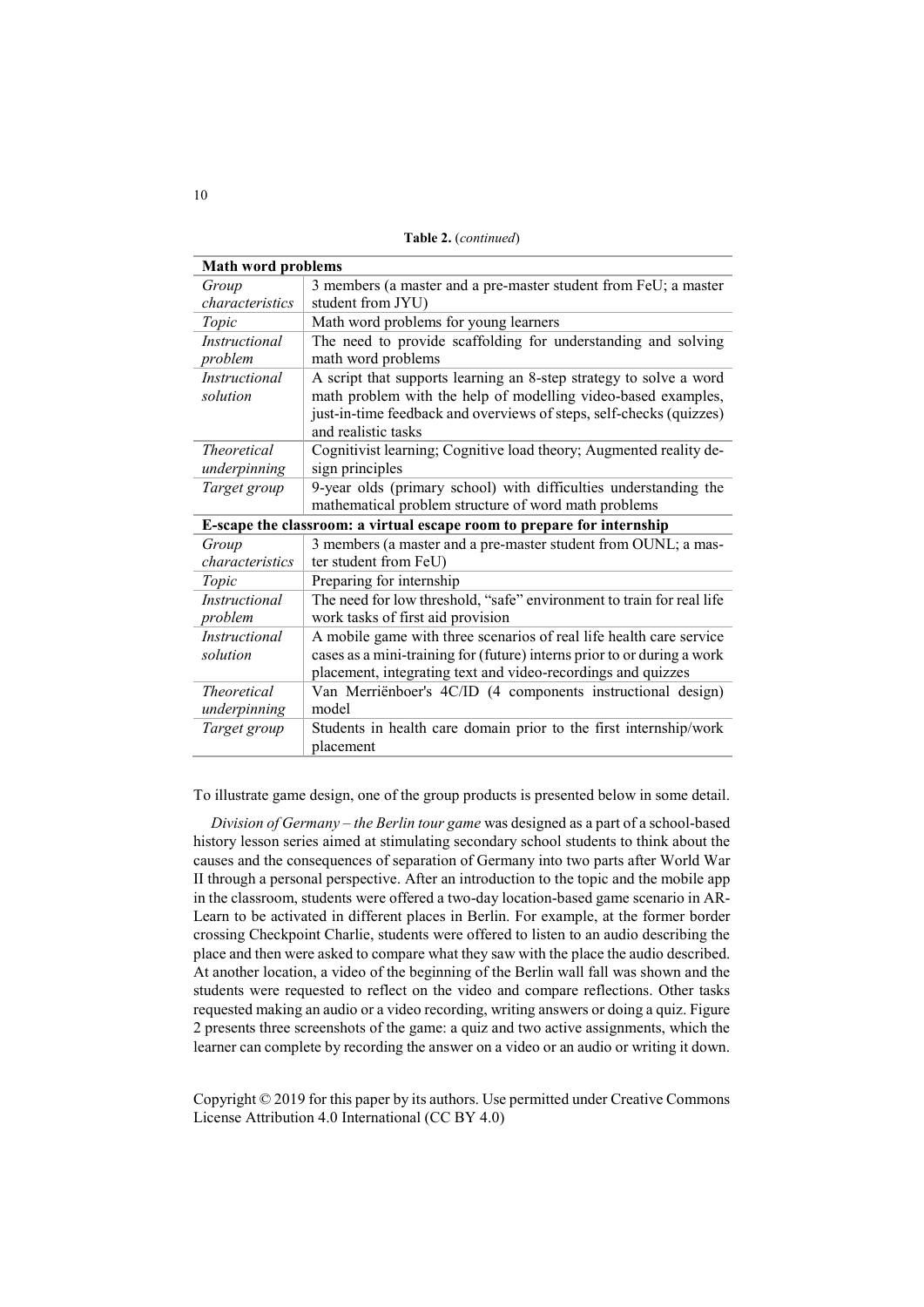Having played the game, the students were expected to share experiences and discuss lessons learned in the classroom again.



**Fig. 2.** Exemplary screenshots of the game Division of Germany – Berlin Tour: a quiz and two location based assignments.

### **4.3 Course evaluation: in need of (more) structure and feedback**

In their reflections on the course progress and outcomes, students pointed to the lack of teacher presence and feedback on the progress, e.g., on the initial mind maps and posts in the wiki. They experienced the multitude of sources and media as a lack of focus and structure. Moreover, they considered the differences in the organization of weekly subtasks and content presented by each separate university team as a lack of clarity. The learning environment was found to be complex and even confusing, and the tool for game design not intuitive enough to learn without a manual and systematic instruction.

## **4.4 Co-designing education for virtual mobility: a novel experience**

A joint experience of course design and delivery proved to be a most important outcome of this pilot for the three universities and their design teams. Combining expertise in the field of educational design, the field which all the three teams know professionally and from their teaching experience in combination with good will seemed a sufficient point of departure. Student evaluations clearly indicated that course design missed clarity and consistency, and that teacher teams from the three universities differed in the way they realized design in the electronic environment, in the way they interpreted the feedback and monitoring task, and to the extent they supported their allocated groups throughout the design. The way of scaffolding students' learning needed more alignment as well, as students indicated to perceive a lack of student-teacher interaction. It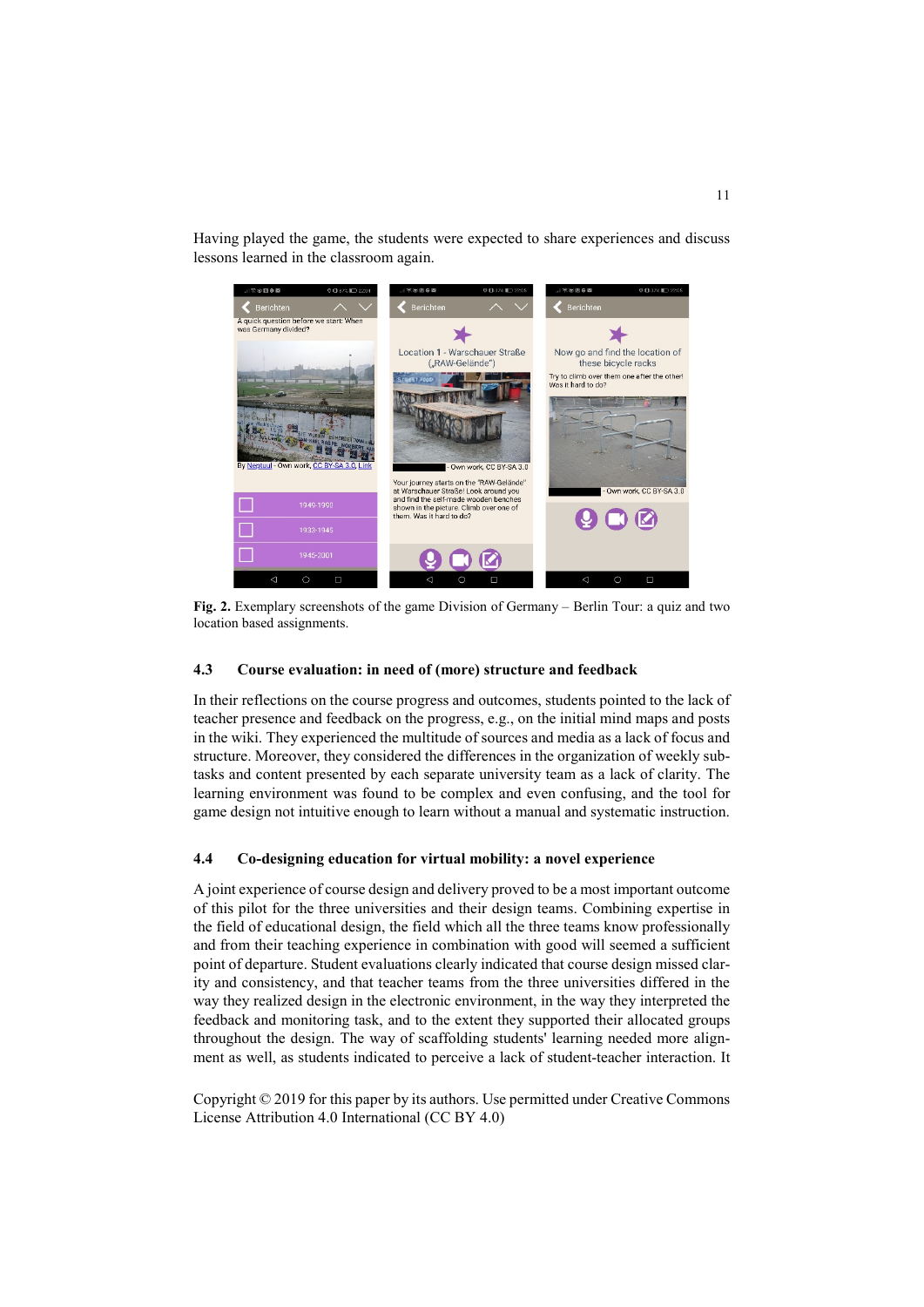became clear that alignment at the programmatic level and at the level of schedules is only one of the many prerequisites for co-designing a course. Alignment within the course at the level of study tasks and subtasks was required just as much, if not more.

# **5 Lessons learned from applying the solution: points for discussion**

Overall, the underlying assumption of the usefulness of authentic collaboration combined with a genuine professional challenge resulted in a fruitful experience for students (and teaching staff). Students' enthusiasm about collaborating in an international group to design, develop and evaluate an educational media product became the best 'evidence' of the pilots' success.

The authentic and profession related educational design task enabled students to enact their previously attained expertise in an international collaboration project. Students worked in groups composed of different educational home institutions, study programs and level of study to distribute somewhat evenly theoretical and practical experience. In this setting, the multimodal facilitation of the theoretical background, practical framework, working with a mobile design platform, and group interactions proved as reasonably functional.

Tools that are needed for online learning and virtual mobility have become ubiquitous and equally accessible for institutions and individuals [1]. While ICT, platform and digital media solutions can be regarded universal, there is a multitude of differences in versions and in practices of use. In this pilot, differences in platform versions, lack of familiarity with particular versions and with the corresponding practices of use were manifested. These differences do not necessarily relate to technical aspects only but also to pedagogical and work-skill aspects. Higher education graduates can rarely have full autonomy and self-direction with the tools they end up using. Therefore providing varied experiences and platforms as well as developing generic skills can be considered an important learning objective. Instead of learning to apply specific skills to resolve overcoming problems, students need a higher level of computer literacy and transferable skills generalizable through various learning platforms.

However, critical tones, especially in the light of such a diverse student body, were expected. They can be in part attributed to unfamiliarity with the platform, both for students and for course designers. This resulted in a less than optimal first implementation of the course, which gives room for improvement.

A procedural scaffolding students to find orientation in the learning environment and participate at learning activities should be more in focus at the beginning of the course [8]. In future, students should be allowed more time to familiarize themselves with the platform and each other and detailed instructions on group formation and conduct should be provided, together with improvements in the structure and course navigation.

Another challenge lay in the heavy workload, combining overhead of international collaboration with the educational design task, to be finished under a strict deadline as well as fitting it into an on-going curriculum. Course design and learning objectives